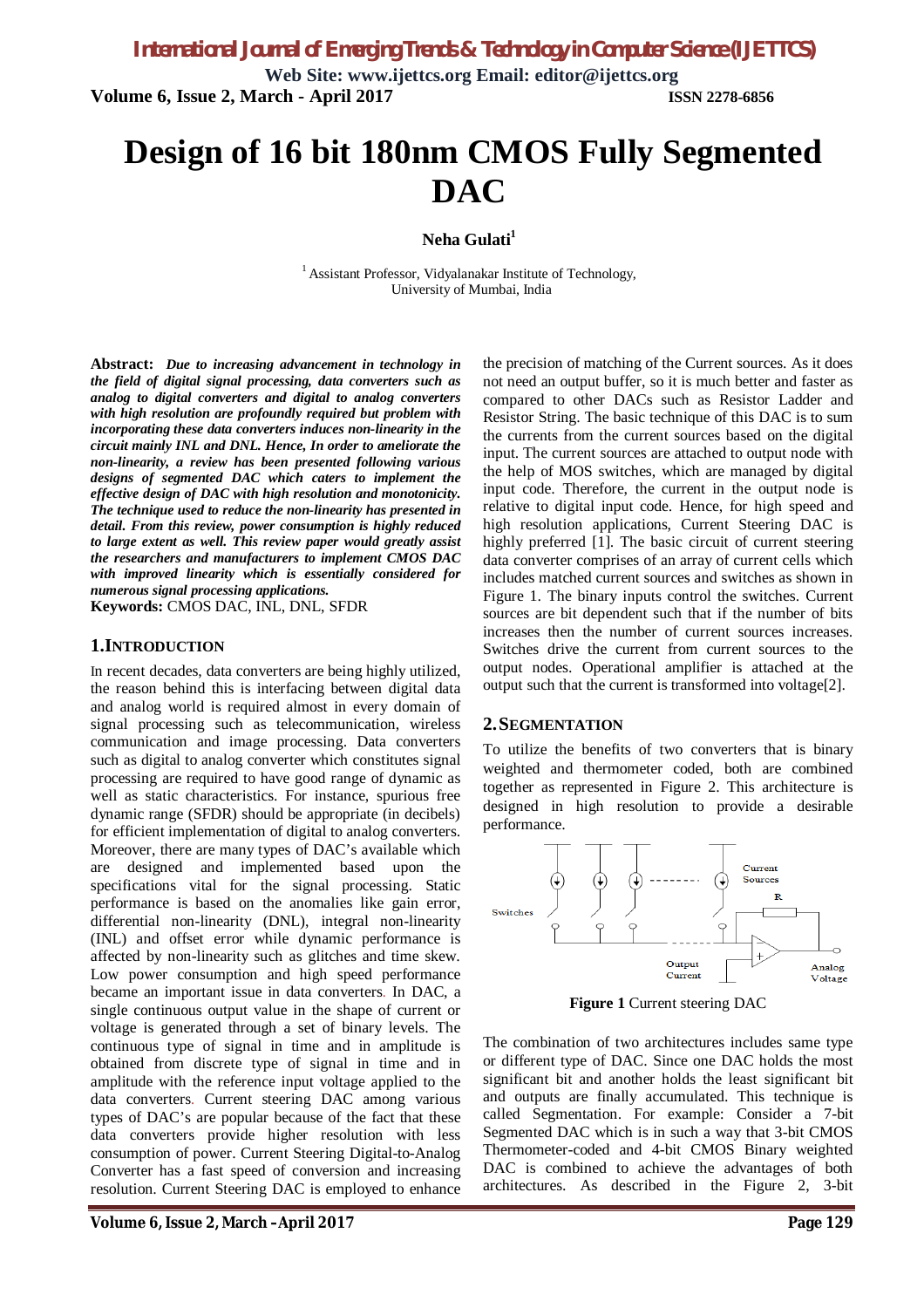## *International Journal of Emerging Trends & Technology in Computer Science (IJETTCS)*

**Web Site: www.ijettcs.org Email: editor@ijettcs.org**

### **Volume 6, Issue 2, March - April 2017 ISSN 2278-6856**

Thermometer-coded DAC comprises of seven current sources and switches such that a decoder is required which converts the binary code to thermometer code.



**Figure 2** Segmented architecture of DAC

In case of binary-weighted architecture, N is number of bits.  $b_0$  to  $b_n$  are the binary inputs provided to the switches. Output Current is given by

$$
I_{out} = b_0 I_{unit} + b_1 2^{-1} I_{unit} + \dots + b_N 2^{-N} I_{unit}
$$

Thermometer-coded DAC employs current sources of equal value 'I'. 4-bit Binary DAC consists of four current sources and switches with each current source are of binary weighted value. Switches drive the total current to output nodes based on the digital input code. The percentage of segmentation is done in such a manner that optimized architecture is achieved. For instance, if there is 8-bit Segmented DAC with 4-bit CMOS Binary weighted and 4 bit CMOS thermometer-coded design then this architecture constitutes 50% Segmentation. And if this 8-bit Segmented DAC includes only 8-bit thermometer-coded DAC then it constitutes 100% Segmentation and this type of architecture is known as Fully Segmented digital to analog converter.

#### **3. 8-BIT CMOS SEGMENTED DAC**

Segmentation involves incorporating two different architectures of DAC into a single one to utilize the advantages of both architectures. Segmentation is generally acquired by the value of percentage such that if only thermometer coded DAC is designed and implemented using all the bits of resolution then at the point, it is required as 100% segmented architecture of DAC or fully segmented DAC. Likewise, 50% segmentation is achieved while utilizing equal amount of bits of both different architectures [4].



**Figure 3** Block Diagram 8-bit Segmented DAC

For instance, to design 8-bit segmented DAC, 4 bits of thermometer coded DAC are combined together and if implemented then architecture constitutes 50% Segmentation is achieved which has its own advantages as well as disadvantages.

The Figure 3 is representing the design of 8-bit segmented DAC with 50% segmentation with reduced complexity and non-linearity. Therefore, the variation in dynamic as well as static characteristics are being observed according to the percentage of segmentation in design such that the Integral Non-linearity (INL) and Differential Non-linearity (DNL) are reduced with higher percentage of segmentation. As presented in figure, for thermometer coded DAC, decoder is essential to decode the binary code to thermometer code. Code is illustrated in the Table 1. Latch is embedded in order to achieve synchronization, matching and to achieve accuracy. With 4-bits thermometer coded DAC, binaryweighted DAC architecture is incorporated to increase resolution. Binary-weighted DAC in figure 3 illustrating the current cells of current steering DAC are binary weighted which steers the equivalent amount of current to the output terminal;  $V_{op}$  and  $V_{on}$  that is one is positive terminal and other is negative and binary input is provided to the switches. 4-bit input is given to thermometer coded DAC and 4-bit input is given to binary-weighted DAC.

#### **4. 8-BIT FULLY SEGMENTED DAC**

The architecture of DAC which is designed and implemented with 100% segmentation is referred as Fully Segmented DAC. Fully Segmented architecture of DAC came into an existence because it incorporates many benefits of DAC such as reduced non-linearity. As illustrated in figure 4, 8-bits are been given to row and